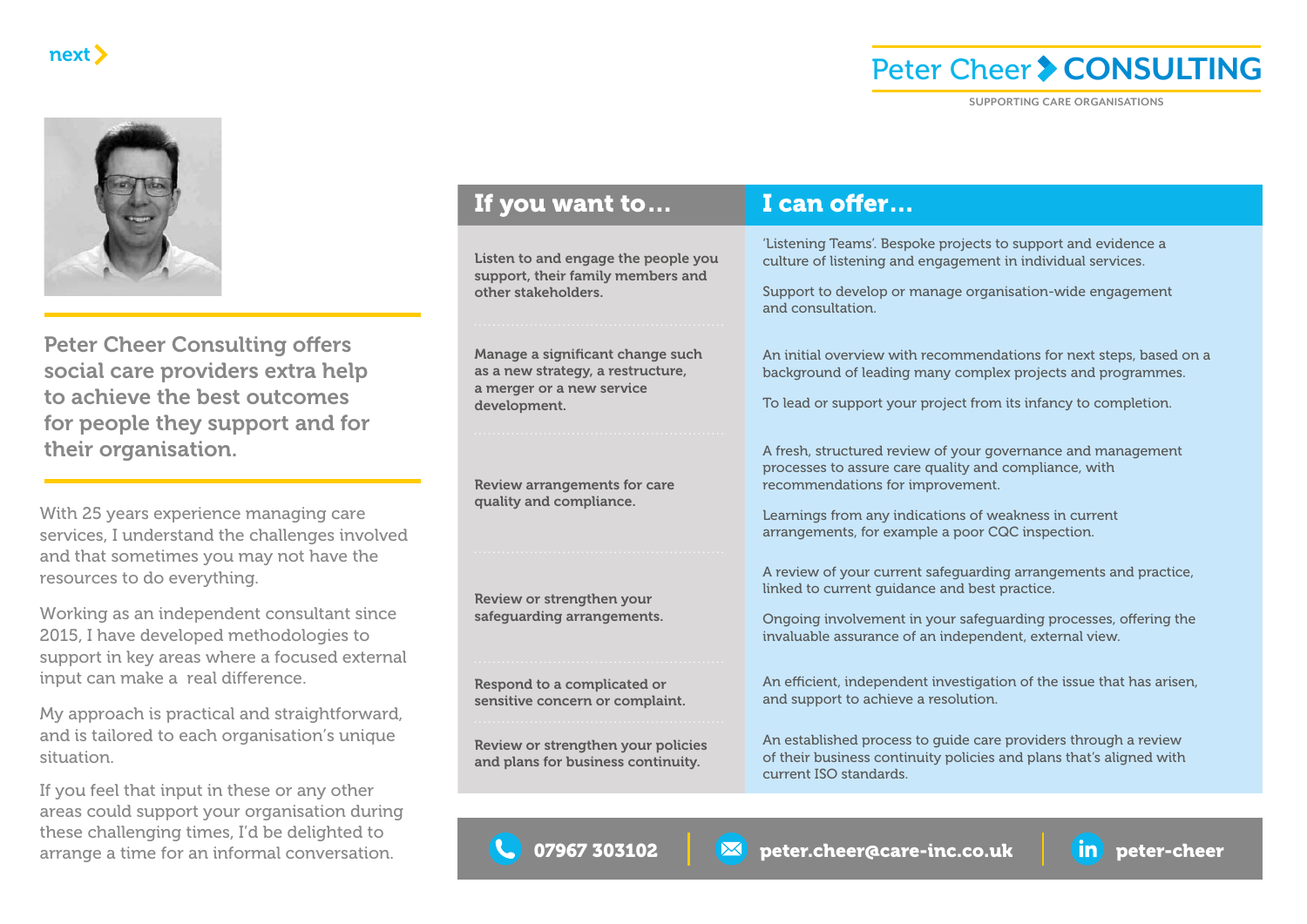## Engagement and consultation

### 'Listening Teams' Involving the people a service supports, and their relatives and their staff, is a key focus in CQC inspections. The new CQC strategy (May 2021) says that CQC will: The staff involved then work together on how best to take on board the feedback they have received. 'Listening Teams' projects may detect things that seem minor but could make a big • Setting up a [service user reference group](https://www.sense.org.uk/about/sense-user-reference-group/) " I couldn't believe how much I learnt spending half a day with the project consultant just talking to people…it has changed the way I approach my work." A longstanding member of staff working in a care home for older people. If you want to… I can offer... Listen to and engage the people you support, their family members and other stakeholders. 'Listening Teams'. Bespoke projects to support and evidence a culture of listening and engagement in individual services. Support to develop or manage organisation-wide engagement and consultation. Wider engagement and consultation I also have solid experience of organisationwide engagement and consultations, including: **Peter-Cheer Consultation**<br> **Peter-cheer Consultation**<br> **Peter-cheer Consultation**<br> **Person and Consultation**<br> **Fyou want to... I can offer...**<br> **Fyou want to...** I can offer the summary properties the properties are comp

"... improve the way we assess how services encourage and enable people to speak up and how they act on this feedback. It will be unacceptable if they are not doing this."

'Listening Teams' projects help care and support services step back and view the world through the eyes of the people they are supporting.

They provide the material and resources needed for a group of staff to have structured conversations with some of those people or, if an individual would struggle to participate themselves, with a relative on their behalf.

difference for an individual, and perhaps for others too.

Additionally, they will help a service refresh its ways of working to ensure that the care and support it is offering stays close to the individual needs and preferences of the people you support and care for.

### as operations director at Sense. • Leading a national consultation with people

with Usher Syndrome. • Managing a number of formal public consultations for the NHS.

If you would be interested in discussing how a 'Listening Teams' project could help one or more of your services, or if you are looking at organisation-wide engagement or a consultation, I'd be delighted to help with ideas and implementation.



**Peter Cheer > CONSULTING** 

**SUPPORTING CARE ORGANISATIONS**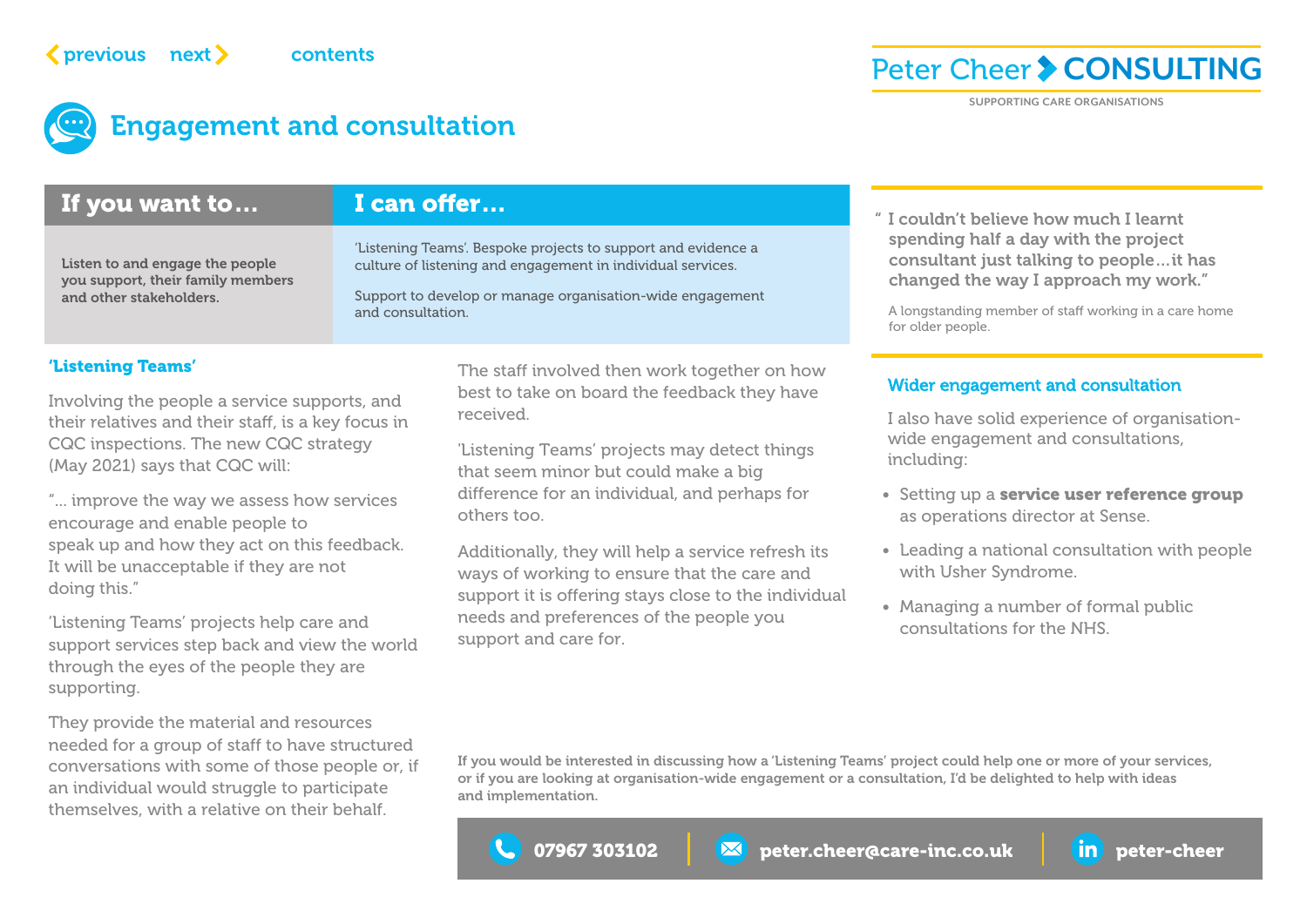# Managing change

### If you want to…

Manage a significant change such as a new strategy, a restructure, a merger or a new service development.

### I can offer…

An initial overview with recommendations for next steps, based on a background of leading many complex projects and programmes.

To lead or support your project from its infancy to completion.

When managing a significant change, organisations often need additional capacity to deliver success. I have successfully managed a number of significant change projects in different settings.

#### I can support you with:

- The strategic overview and the detail, both of which will be vital to change management.
- An approach that focuses on stakeholder engagement and communication, not complex project management methodology.
- A single-minded focus and determination, when required, to ensure that the critical milestones are achieved on time and standard.

### A selection of significant change projects I have managed include:

- [Better Security, Better Care,](https://www.digitalsocialcare.co.uk/data-security-protecting-my-information/better-security-better-care/) a national programme to improve data and cyber security awareness in adult social care services. The programme is led by multiple national agencies and implemented by local care sector organisations across England.
- The implementation of a national operational management structure for a large charity which had previously operated in substantially autonomous regions.
- The closure of a long stay hospital for people with learning disabilities alongside the commissioning of alternative health and social care services in the community.

" Throughout what was a large scale and sometimes sensitive programme, involving many different agencies and organisations, Peter was able to balance between high level and detailed work, developing new ways of working and making the confusing understandable. **Peter-Cheer**  $\triangleright$  **CONSULTIP**<br> **Examplement and Consumer and Consumer and Consumer and Consumer and Consumer and Consumer and Consumer and Consumer and Consumer and Consumer and Consumer and Consumer and Consumer and Con** 

**SUPPORTING CARE ORGANISATIONS**

**Peter Cheer > CONSULTING** 

The achievements of the programme are a direct reflection of Peter's skills and effort."

Ian Turner, Executive Chair of the Registered Nursing Home Association, care provider lead for the Better Security, Better Care Programme.

If you need support managing a sigificant change within your organisation, I would welcome the opportunity to discuss your plans and requirements.

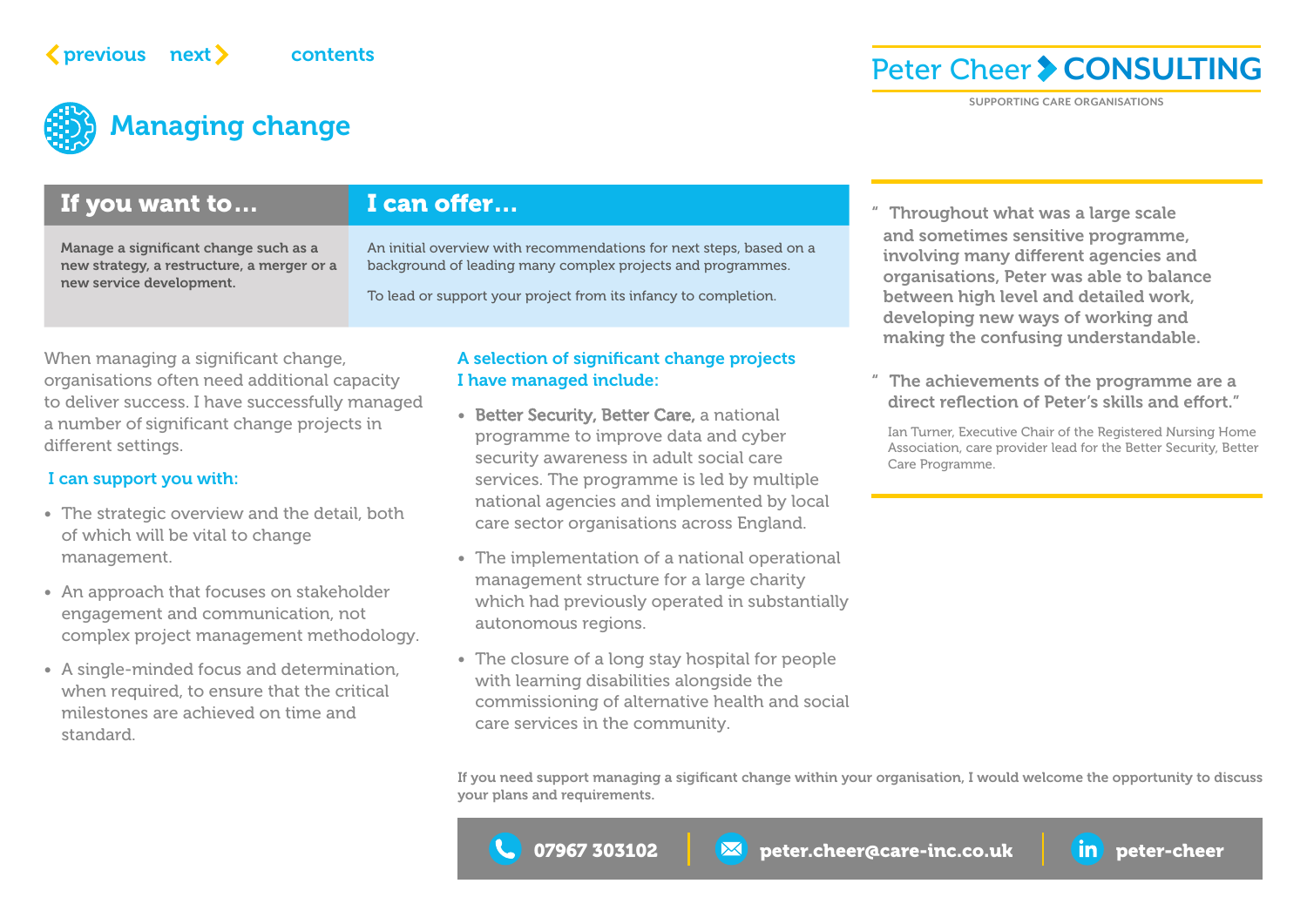### **Peter Cheer > CONSULTING**



### **Governance and management processes**

| $previous$ next $\blacktriangleright$                                                                                                                                                                                | contents                                                                                    | <b>Governance and management processes</b>                                                                                                                                                                                | Peter Cheer > CONSULTII<br><b>SUPPORTING CARE ORGANISATIONS</b>                                                                                                                                              |  |
|----------------------------------------------------------------------------------------------------------------------------------------------------------------------------------------------------------------------|---------------------------------------------------------------------------------------------|---------------------------------------------------------------------------------------------------------------------------------------------------------------------------------------------------------------------------|--------------------------------------------------------------------------------------------------------------------------------------------------------------------------------------------------------------|--|
| If you want to                                                                                                                                                                                                       | I can offer                                                                                 |                                                                                                                                                                                                                           | " Peter was brought in to review the<br>governance and quality assurance of our                                                                                                                              |  |
| Review arrangements for care<br>quality and compliance.                                                                                                                                                              | for improvement.<br>example a poor CQC inspection.                                          | A fresh, structured review of your governance and management<br>processes to assure care quality and compliance, with recommendations<br>Learnings from any indications of weakness in current arrangements, for          | services, and to offer the Board assurance<br>our systems were robust, operating well a<br>would maintain care quality.<br>" Using his extensive knowledge of both<br>care provision, but as importantly his |  |
| Experience has taught me maintaining quality<br>cross an organisation's care services is a<br>continual challenge, whether you have a<br>mall number or a hundred. It requires a                                     |                                                                                             | Key questions include:<br>Is there good information at all levels?                                                                                                                                                        | understanding of how organisations work<br>how people operate, Peter was quickly abl<br>to identify what was working well and wh<br>offered scope for improvement.                                           |  |
| tructured approach that's built into every<br>process and is not a simple add-on.<br>approach care quality and compliance<br>by reviewing how things are working in<br>ndividual services, before tracking processes | Are early warning signs built in?<br>Are there effective systems for keeping<br>up to date? | " Peter's excellent people skills meant that<br>staff at all levels were quickly on board<br>and welcomed the positive challenge Pete<br>brought, understanding that he could helt<br>them deliver even better services." |                                                                                                                                                                                                              |  |
| cross the wider organisation, including its<br>enior leadership.                                                                                                                                                     |                                                                                             | Are there any single points of failure?<br>How effectively is good practice shared?                                                                                                                                       | David Robinson, Director of Financial Services,<br><b>Bournville Village Trust</b>                                                                                                                           |  |
| could offer an initial overview of your<br>processes, or a more detailed review with<br>ecommendations and if required, support<br>vith their implementation.                                                        |                                                                                             |                                                                                                                                                                                                                           |                                                                                                                                                                                                              |  |
| An independent external view may be<br>articularly helpful if there are concerns<br>bout any aspect of care quality, or equally as<br>In additional check when things are going<br>vell.                             |                                                                                             | Should you require more information or support in this area, please get in touch.<br>07967 303102                                                                                                                         | peter.cheer@care-inc.co.uk<br>in peter-cheer                                                                                                                                                                 |  |

- Is there good information at all levels?
- Are early warning signs built in?
- Are there effective systems for keeping up to date?
- Are there any single points of failure?
- How effectively is good practice shared?

" Peter was brought in to review the governance and quality assurance of our care services, and to offer the Board assurance that our systems were robust, operating well and would maintain care quality.

- " Using his extensive knowledge of both care provision, but as importantly his understanding of how organisations work and how people operate, Peter was quickly able to identify what was working well and what offered scope for improvement.
- " Peter's excellent people skills meant that staff at all levels were quickly on board and welcomed the positive challenge Peter brought, understanding that he could help them deliver even better services."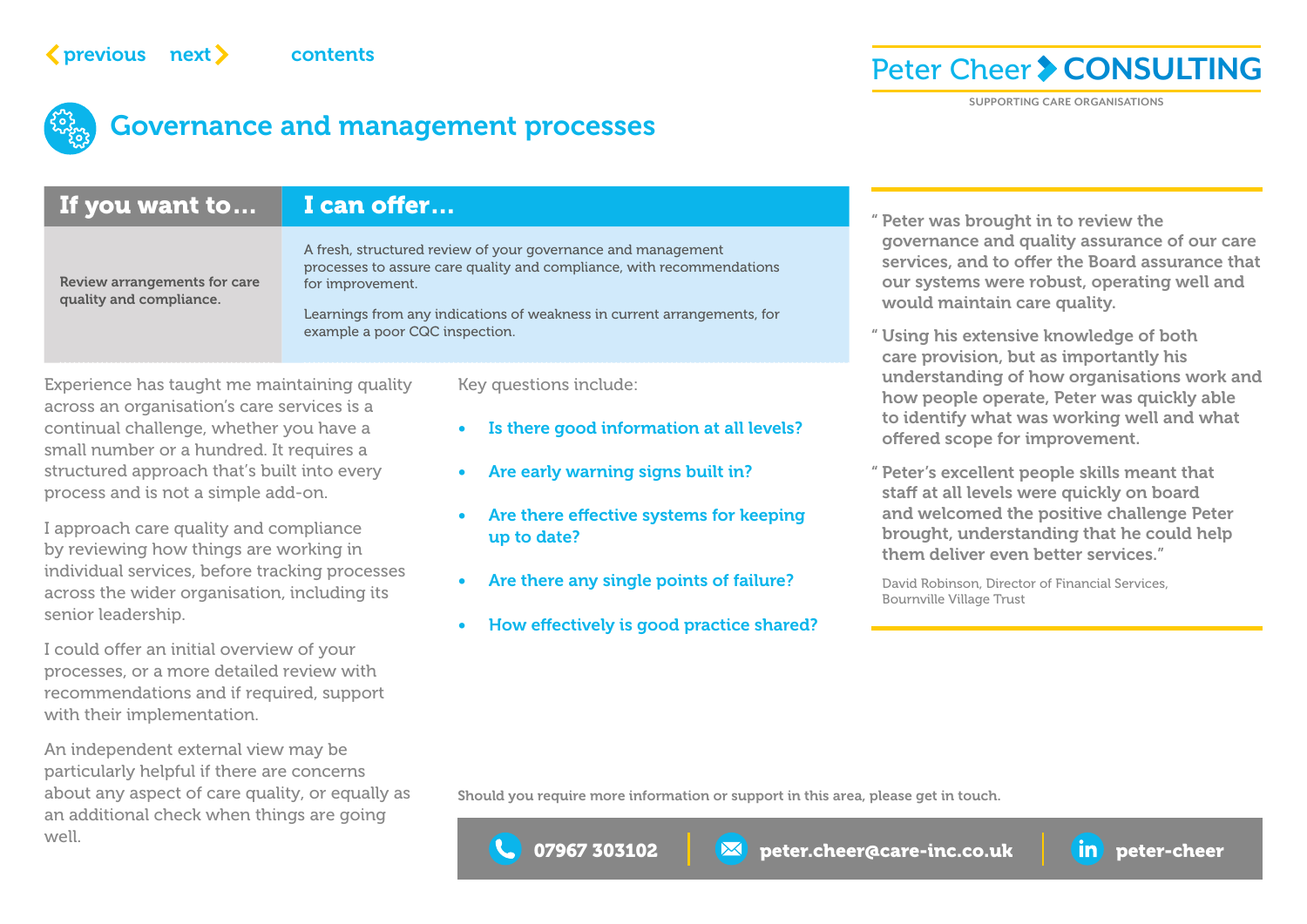### **Peter Cheer > CONSULTING**

**SUPPORTING CARE ORGANISATIONS**

## **Safeguarding**

### If you want to... I can offer...

Review or strengthen your safeguarding arrangements. A review of your current safeguarding arrangements and practice, linked to current guidance and best practice.

Ongoing involvement in your safeguarding processes, offering the invaluable assurance of an independent, external view.

Safeguarding is a key area for any care organisation and it is multi-faceted.

- On one hand, it's documentary are policies and procedures up to date, do they promote and reflect good practice and are good records kept?
- But equally important is the culture – when concerns are raised, are they welcomed and responded to positively, or is there the risk of a **[closed culture](https://www.cqc.org.uk/guidance-providers/all-services/how-cqc-identifies-responds-closed-cultures)**, where people are likely to be at risk of deliberate or unintentional harm?
- Organisationally, does the Board know how many concerns have been raised, what the outcomes were, and whether the people who raised concerns were happy with the organisation's response?
- My approach offers an up-to-date external perspective in all these areas, either as a oneoff project or with a continuing relationship.

#### Working with a national charity

The national charity Friends of the Elderly engaged with me to lead a safeguarding review. This involved chairing a project team of senior managers and other external consultants, undertaking extensive review and consultation across the organisation and overseeing the updating of key policies and procedures. **Peter-Cheer Constant and Constant and Constant and Constant and Constant and Constant and Constant and Constant and Constant and Constant and Constant and Constant and Constant and Constant and Constant and Constant and** 

I have continued to support them as an independent external chair of the charity's **[Safeguarding Adults](https://www.fote.org.uk/news/2018/07/26/safeguarding-takes-priority/) Sub-committee. The** sub-committee was one of the new safeguarding governance arrangements set up following the initial review.

" Peter's knowledge, skills and experience, and his ability to act as a critical friend, have earnt him respect across our organisation. He understands how organisations work, and he sees things strategically, but also has a practical approach that we have found really helpful.

" Peter's input has proved the benefits of having an independent external perspective on safeguarding and meant we had robust processes in place which withstood the challenges of the pandemic well".

Steve Allen, Chief Executive, Friends of the Elderly

I would be happy to support you in reviewing or strengthening your safeguarding arrangements or with ongoing involvement.